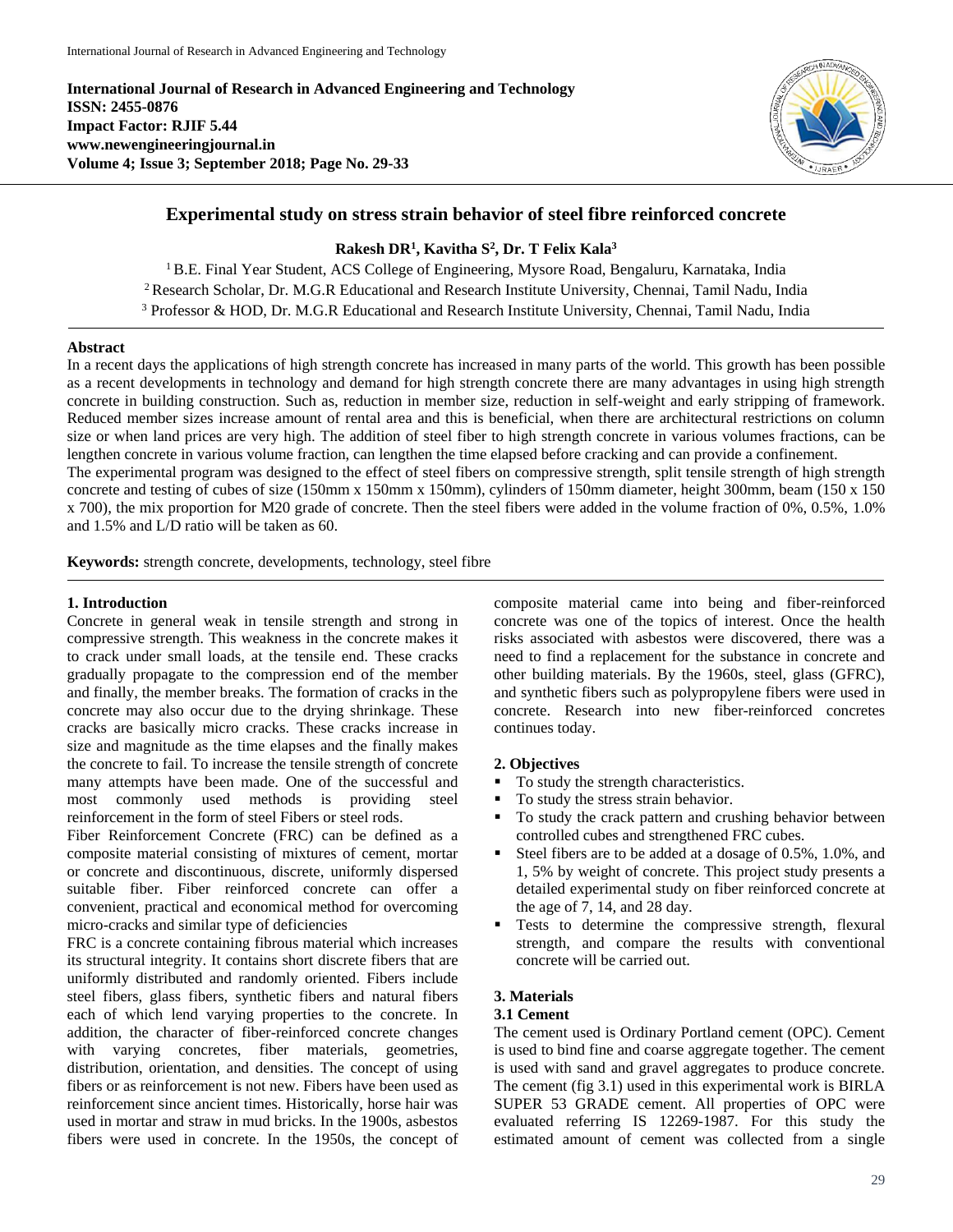source and stored in air tight room. The basic test were conducted as per IS 4031 recommendation.

#### **3.2 GGBS**

GGBS is also known as slag cement, due to its hydraulic properties. Addition of GGBS improves the strength and durability of concrete. It is a byproduct of iron blast furnace and it is a non-metallic product and consists of Siliceous, Aluminous and other materials. GGBS has lower heat of hydration and generates less heat during the time of hydration, curing and it increases the fluidity of the concrete.

### **3.3 Aggregates**

The aggregates properties influence the behavior of the concrete. Since the aggregates occupies 80 percent of the total volume of concrete, they are dived into two types

- Fine aggregates
- Coarse aggregates

The aggregates passing through 4.75mm are sieve are consider to be fine aggregate and the retaining behind aggregates. The main purpose of using fine aggregate is to provide the good workability and to bind the coarse aggregates particles. The

aggregates are further dived into four zones depending upon on their fineness as per specifications given by the IS 383: 1970, namely Zone I, II, III, IV.

#### **3.4 Steel Fiber**

Steel fiber reinforced concrete is a composite material that can be sprayed. Hook end steel fiber improves the shear and torsional structural strength further and reduces requirement of steel reinforcement thus making concrete economical. The steel fibers reinforced concrete by withstanding tensile cracking. The flexural strength of fiber reinforced concrete is greater than the un-reinforced concrete. Reinforcement of concrete by steel fibers is isotropic in nature that improves the resistance to fracture, disintegration, and fatigue. Steel fiber reinforced concrete is able to withstand light and heavy loads.

The Hook end steel fiber has aspect ratio of 60. The typical steel fiber tensile strength ranges between 1100 and 1700 MPA.

To increase the performance of steel fiber in concrete, the important aspects consider are

- Fiber Aspect ratio
- Volume concentration of fiber
- Geometrical shape of fiber





|  |  |  |  | <b>Table 1:</b> Steel fiber properties |
|--|--|--|--|----------------------------------------|
|--|--|--|--|----------------------------------------|

| <b>Properties</b>        | <b>Dimension</b>          |  |  |
|--------------------------|---------------------------|--|--|
| Length                   | 30 <sub>mm</sub>          |  |  |
| Diameter                 | 0.5 <sub>mm</sub>         |  |  |
| Appearance               | Clear, Bright, and Hooked |  |  |
| Aspect ratio L/D         | 60                        |  |  |
| Carbon content $C(\%)$   | 0.002                     |  |  |
| Manganese content Mn (%) | 1.40                      |  |  |
| Silicon content Si (%)   | 0.370                     |  |  |
| Nickel content Ni (%)    | 8.040                     |  |  |
| Chromium Cr (%)          | 18.180                    |  |  |
| Phosphate $p(\%)$        | 0.039                     |  |  |

#### **3.5 Water**

Water is one of the important constituents, which combines with cement, aggregates and admixture and facilities the hydration. Potable water is used for the blending and curing of the concrete and the pH value of water was below 6. The water used was free from any acid, oils and salts or sugar materials. The quantity of water used affects the strength of concrete mix. Depending on the workability of concrete the water content was adjusted.

### **3.6 Mix Design**

Mix design was carried out as per IS: 10262-2009 guidelines. The typical nominal concrete mix design calculation is shown in 4.3.1. GGBS is added to the cement with the percentage of 30% as a partial replacement. It is carried out to determine the exact economical proportional of concrete ingredients. The sequential steps followed in mix design are explained below.

#### **Mix Proportional**

| Cement           | $= 276.5$ kg/m <sup>3</sup> |
|------------------|-----------------------------|
| Water            | $= 197$ liter               |
| Fine aggregate   | $= 704.63$ kg/m3            |
| Coarse aggregate | $= 1033.47$ kg/m3           |
| W/C ration       | $= 0.55$                    |

**Table 2:** Mix proportion calculation for current investigation

| Cement | Fine aggregate | Coarse aggregate |
|--------|----------------|------------------|
|        |                |                  |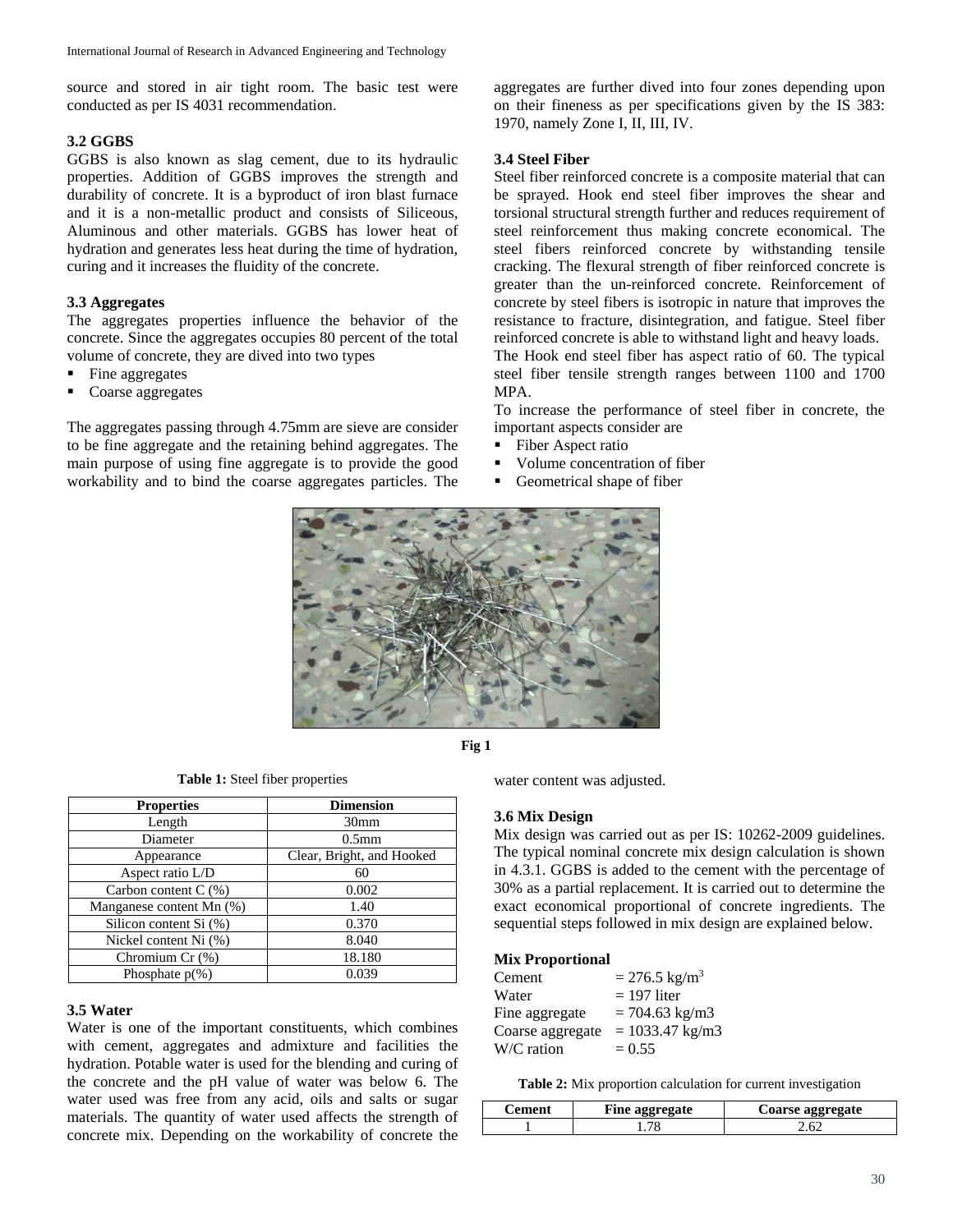| able |  |
|------|--|
|------|--|

| <b>Designation of</b><br><b>Mixture</b> | Grade<br>Of concrete | Cement<br>In $Kg/m^3$ | Fine Aggregate In $Kg/m3$ | <b>Coarse Aggregate</b><br>in $Kg/m^3$ | Water in % | <b>Fiber Dosage</b><br>$3$ in Kg/m |
|-----------------------------------------|----------------------|-----------------------|---------------------------|----------------------------------------|------------|------------------------------------|
| $M20(0\%$ fiber)                        | M20                  | 276.5                 | 704.63                    | 1033.47                                | 0.55       |                                    |
| $M20(0.5\%$ fiber)                      | M20                  | 276.5                 | 704.63                    | 1033.47                                | 0.55       | 39.5                               |
| $M20(1.0\%$ fiber)                      | M20                  | 276.5                 | 704.63                    | 1033.47                                | 0.55       | 78.5                               |
| $M20(1.5\%$ fiber)                      | M20                  | 276.5                 | 704.63                    | 1033.47                                | 0.55       | 117.75                             |

### **4. Tests on Concrete**

#### **4.1 Compressive strength Test (IS: 516-1959)**

The cube samples are used to find out the compression strength, the size of the cube specimen is strength, the size of the cube 150x50x150mm.Cube samples are placed in the compression machine and load is applied until the concrete specimen cracks and failure load is recorded. The specimens were casted, crushed and tested as per IS 516-1959. Results is shown in graph (Fig.2).



**Fig 2:** Compressive Strength of Concrete

## **4.2 Flexure Test (IS: 516-1959)**

Flexure tests are performed to find out the flexural modulus or flexural strength of a material. A flexural test is more affordable than a tensile test and test results are slightly different. The material is laid horizontally over two points of contact and then a force is applied to the top of the material through either one or two points of contact until the sample fails. The maximum recorded force is the flexural strength of that particular sample. The size of the beam is 150x150x700mm. The flexural test was conducted as per the IS 516-1959 specification. Results is shown in graph (Fig.3).





### **4.3 Stress – Strain behavior Test**

The relationship between the stress and strain that a particular material displays is known as that particular material's stressstrain curve. It is unique for each material and is found by recoding the amount of deformation (strain) at distinct intervals of tensile or compressive loading (stress). These curves reveal many of the properties of a material (including data to establish the Modulus of Elasticity).

Stress- strain curves of various materials vary widely, and different tensile tests conducted on the same material yield different results, depending upon the temperature of the specimen and the speed of the loading.

Stress equation =  $\sigma = F/A$ Strain equation =  $\epsilon$  = e/l

## **4.4 Elastic behavior**

The elastic characteristics of a material are a measure of its stiffness. In spite of the nonlinear behavior of concrete, an estimate of the elastic modulus (the ratio between the applied stress and instantaneous strain within an assumed proportional limit) is necessary for determining the stress induced by strains associated with effect. It also needed computing the design stress under load in simple elements, and moments and deflection in complicated structures.

#### **Nonlinearity of the stress-strain Relationship**

From typical σ-ϵ curves for aggregates, hydrated cement paste, and concrete loaded in uniaxial compression. It becomes immediately apparent that relative to aggregate and cement paste. Concrete is really not an elastic material. Neither the strain on instantaneous loading of a recovered upon unloading.

## **Behavior of fiber reinforced concrete under compression Steel Fibers**

The increase in strength provided by steel fibers very rarely exceeds 25-28%.With the increase the use of deformed fibers. The fiber quantity is generally limited to 55-65 kg/m<sup>3</sup> or less than 1.0%. At this volume fraction. The increase in strength can be consider negligible for all design purposes.

The composition of the matrix contributes to strength and energy absorption in two ways. The first is its bonding characteristics with the fibers. Second is the brittleness of the matrix which. It plays an important role in behavior of FRC. Normal strength concrete. And the incorporation of fibers makes the composite more ductile. Brittleness more pronounced for concrete containing flyash and silica fume. Hence, a higher fiber volume fraction is required for high strength concrete to produced ductile failure.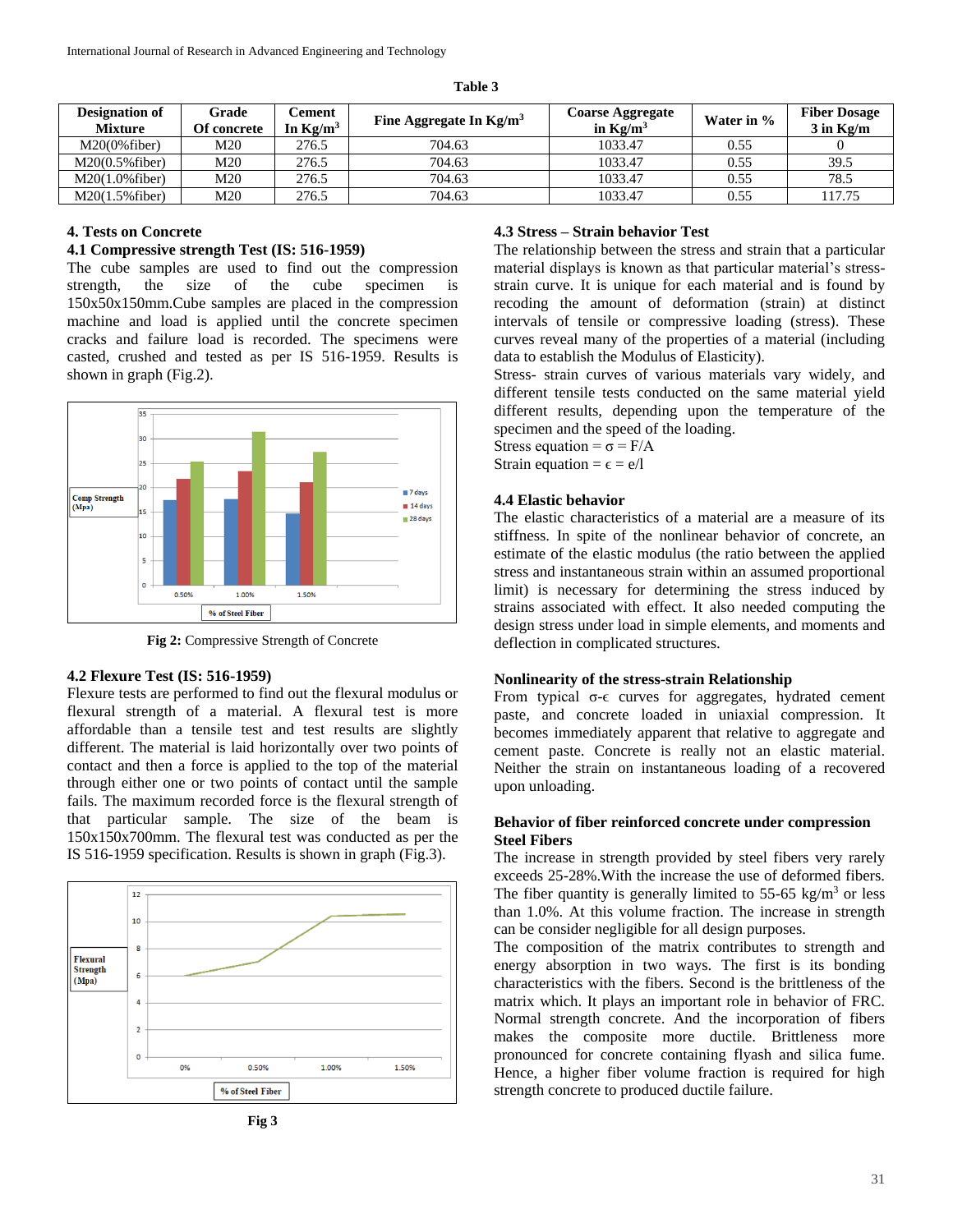International Journal of Research in Advanced Engineering and Technology

**Table 4:** Elastic moduli Values

| S. No | % of Fiber | <b>Secant Modulus (SO) Psi</b> |
|-------|------------|--------------------------------|
|       | $0.5\%$    | $48x10^{6}$                    |
|       | 1.00%      | $7.32 \times 10^6$             |
|       | 1.50%      | $6.35x10^{6}$                  |

## **5. Stress-strain behaviour for steel fiber concrete 5.1 Stress-Strain behavior for 0.5 % Steel Fiber**



**Fig 4**

## **5.2 Elastic modulus of Stress-Strain behavior for 0.5 % Steel Fiber**



**Fig 5**

# **5.3 Stress-Strain behavior for 1.00% Steel Fiber**



**Fig 6**

## **5.4 Elastic modulus of Stress-Strain behavior for 1.00% Steel Fiber**





## **5.5 Stress-Strain behavior for 1.5% of Steel Fiber**



**Fig 8**





**Fig 9**